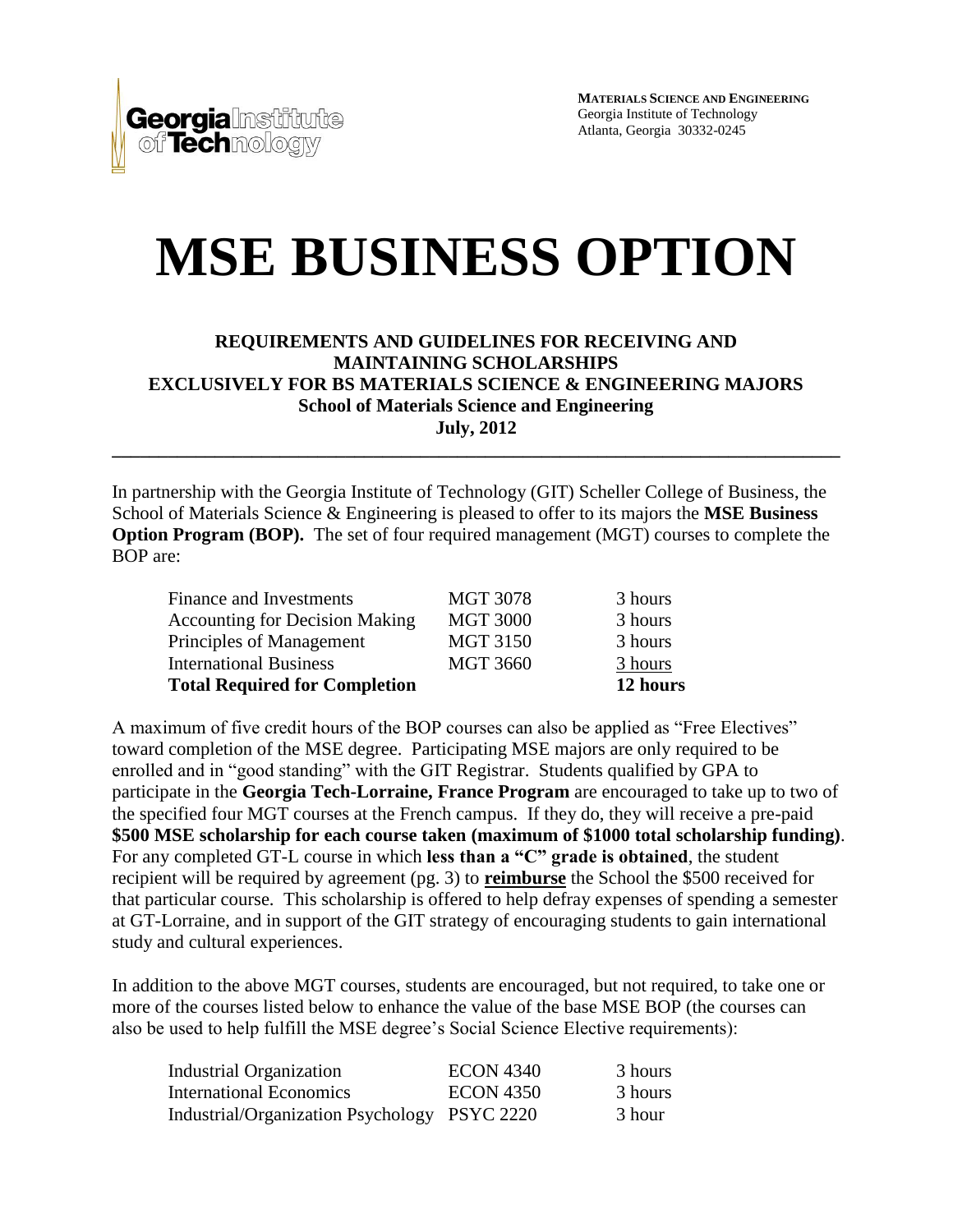# **MSE BUSINESS OPTION PROGRAM SCHOLARSHIP GUIDELINES**

## **INTRODUCTION**

The Business Option Program (BOP) Scholarship is available only to BS Materials Science & Engineering (MSE) student majors who agree to complete the specified 12 hours of GIT/COM management (MGT) courses: 3000, 3078, 3150 and 3660. Eligible students electing to take up to two of the specified MGT courses at the **Georgia Tech-Lorraine (GT-L) Campus, France,** will receive a pre-paid **\$500 MSE scholarship for each course** (maximum of \$1000 total scholarship funding). For any completed GT-L course in which **less than a "C" grade is obtained**, the student recipient will be required by signed agreement to **reimburse** the School the \$500 received for that particular course. This scholarship is offered to help defray expenses of spending a semester at GT-L, and in support of the Georgia Tech strategy of encouraging students to gain international study and cultural experiences.

### **ELIGIBILITY**

Scholarship applicants must either be a US citizen or a permanent resident currently enrolled in good standing with the Georgia Tech Registrar, be GPA eligible to participate in the GT-L Program and be an undergraduate student enrolled in the BS MSE degree program. Applications and required supporting materials are reviewed by the MSE Associate Chair for Undergraduate Programs to determine eligibility. Recipients are notified of their award in writing as soon as the application has been approved.

# **APPLICATION**:

Students must submit their program entry/scholarship application along with supporting data to:

> **Ms. Renita Washington Academic Advising Manager School of Materials Science and Engineering Georgia Institute of Technology Atlanta, GA 30332-0245 Telephone: (404) 894-2852 Toll Free: 1-(800) 533-7815 Email: renita.washington@mse.gatech.edu**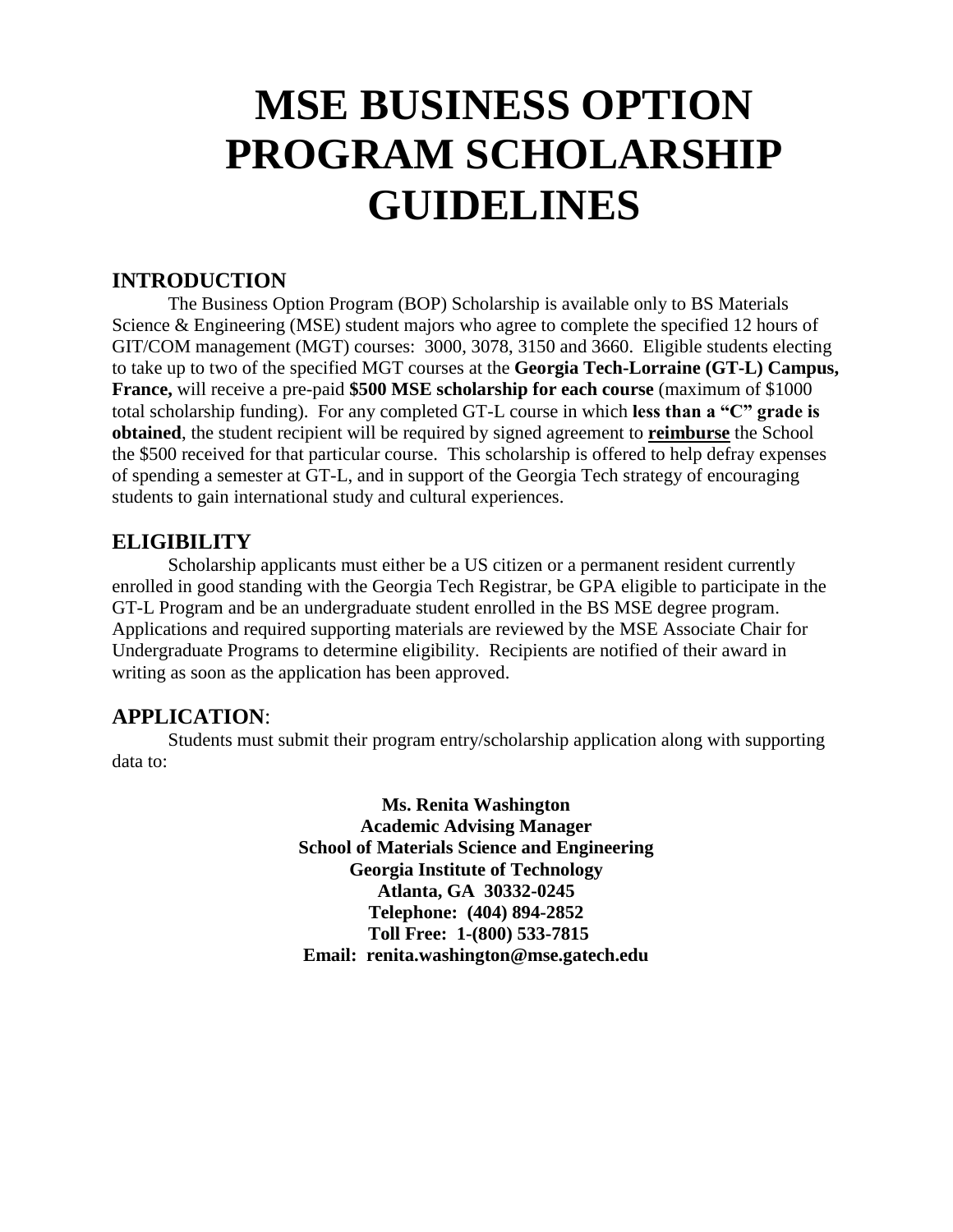# **MSE BUSINESS OPTION AND SCHOLARSHIP APPLICATION**

#### **Forward To:**

Ms. Renita Washington School of Materials Science and Engineering Georgia Institute of Technology Atlanta, Georgia 30332-0245 (404) 894-2852 or 1-(800) 533-7815

### **PERSONAL INFORMATION (PRINT OR TYPE**)

| Mr.               |                   |                                                                                                                                                                                                                              |      |  |
|-------------------|-------------------|------------------------------------------------------------------------------------------------------------------------------------------------------------------------------------------------------------------------------|------|--|
| <b>First Name</b> |                   | Middle                                                                                                                                                                                                                       | Last |  |
|                   | Number and street | City and state Zip                                                                                                                                                                                                           |      |  |
|                   |                   |                                                                                                                                                                                                                              |      |  |
|                   |                   |                                                                                                                                                                                                                              |      |  |
|                   |                   | Current Standing with the GIT Registrar ____________ Cumulative GIT GPA _________                                                                                                                                            |      |  |
|                   |                   | Class Standing: ______ Freshman _____ Sophomore ____ Junior _____ Senior                                                                                                                                                     |      |  |
|                   |                   | I certify that I am a: U.S. Citizen ______________ Permanent Resident __________                                                                                                                                             |      |  |
|                   |                   | If a cooperative student or intern, your current work company/site is:                                                                                                                                                       |      |  |
|                   |                   | I am registered to take my first MSE BOP Course(s), MGT _________ and ________ ( $\#(s)$ ),                                                                                                                                  |      |  |
|                   |                   | I am requesting the \$500/course MSE BOP Scholarship funds to take the two<br>selected BOP courses, MGT ______ and ______ (#'s), at Georgia Tech -<br>Lorraine, France, in __________________ semester, ____________ (year). |      |  |
|                   |                   |                                                                                                                                                                                                                              |      |  |